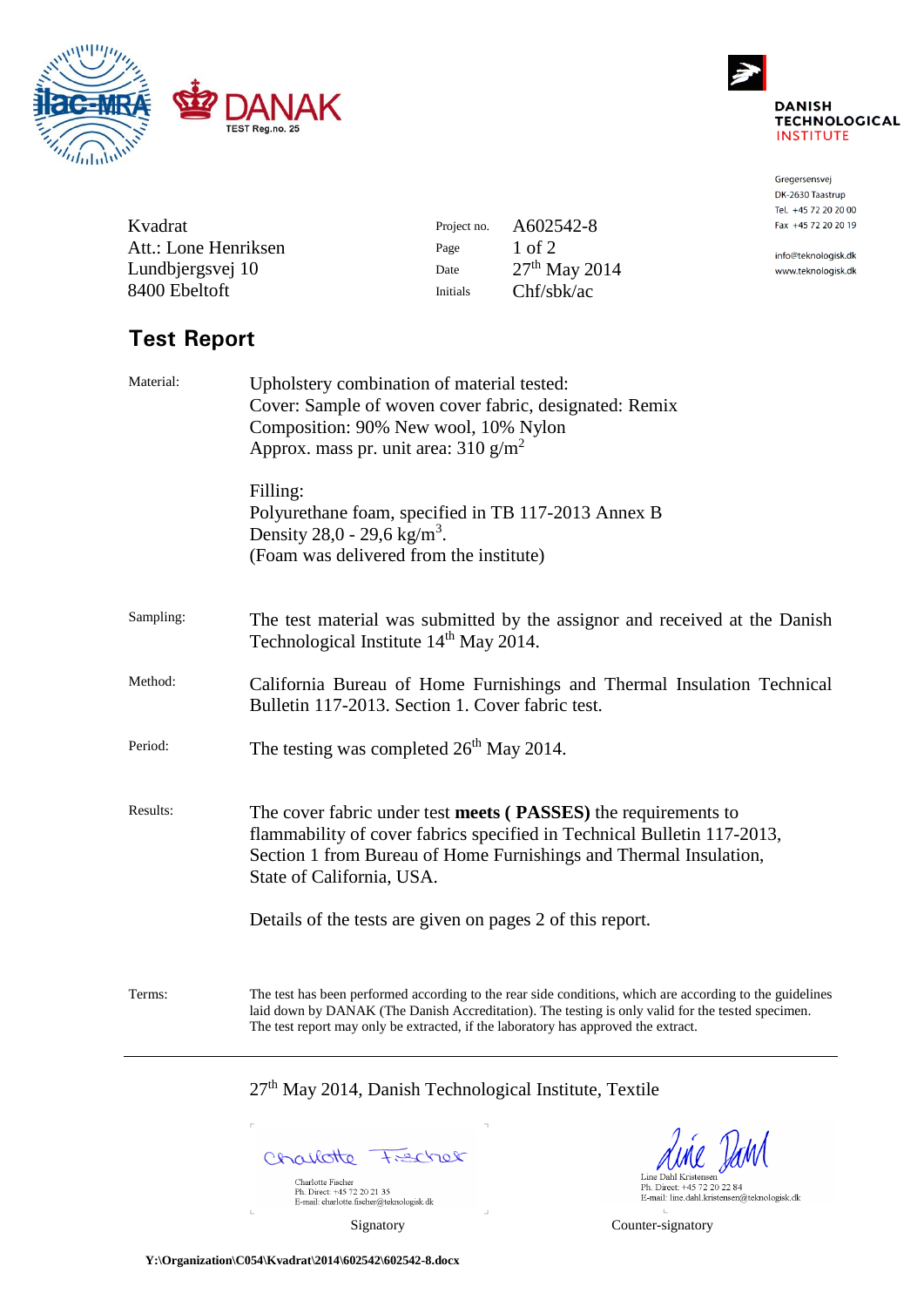#### Project no. A602542-8 Page  $2$  of  $2$

#### Results, continued Testing according to Technical Bulletin 117-2013, Section 1

Smouldering test (cigarette test) for cover fabric materials in combination with standard polyurethane foam, specified in TB 117-2013 Annex B. Test materials were conditioned at  $21\pm2$  °C (70 $\pm$ 5 °F) and less than 55 % RH.

|                                      | Test 1                                                                    | Test 2                    | Test 3                    | Test 4               |
|--------------------------------------|---------------------------------------------------------------------------|---------------------------|---------------------------|----------------------|
| After smouldering<br>time in minutes | 3                                                                         |                           |                           |                      |
| Vertical char<br>length in inches    | 0,63<br>$(16$ mm $)$                                                      | 0,59<br>$(15 \text{ mm})$ | 0,59<br>$(15 \text{ mm})$ | 0,71<br>$(18$ mm $)$ |
| Occurrence of<br>flames              | N <sub>0</sub>                                                            | N <sub>0</sub>            | N <sub>0</sub>            | No                   |
| Comments                             | Test 2 was self extinguishing after 44 min. Therefore<br>test 4 was made. |                           |                           |                      |

Three determinations were carried out.

Requirements A material is considered to pass or fail based on the following criteria according to Technical Bulletin 117-2013, Section 1, item 3.4:

| 1. | A single mock-up test specimen fails to meets the requirements of this<br>test procedure if any of the following criteria occurs:                                             |
|----|-------------------------------------------------------------------------------------------------------------------------------------------------------------------------------|
|    | a) The mock-up test specimen continues to smoulder after 45 minute<br>test duration.                                                                                          |
|    | b) A vertical char length of more than 1,5 inches (38 mm) develops on<br>the cover fabric.                                                                                    |
|    | c) The mock-up test specimen transitions to open flame.                                                                                                                       |
| 2. | The cover fabric passes the test if three initial mock-up specimens pass<br>the test, i.e., the cigarettes burn full length and the mock-ups are no<br>longer smouldering.    |
| 3. | If more than one initial specimen fails, the cover fabric fails the test.                                                                                                     |
| 4. | If any of the three initial specimen fails, repeat the test on additional<br>three specimens.                                                                                 |
| 5. | If all three additional specimens pass the test, the cover fabric passes<br>the test. If any one of the additional three specimens fails, the cover<br>fabric fails the test. |

The cover fabric under test **meets** (**PASSES**) these requirements.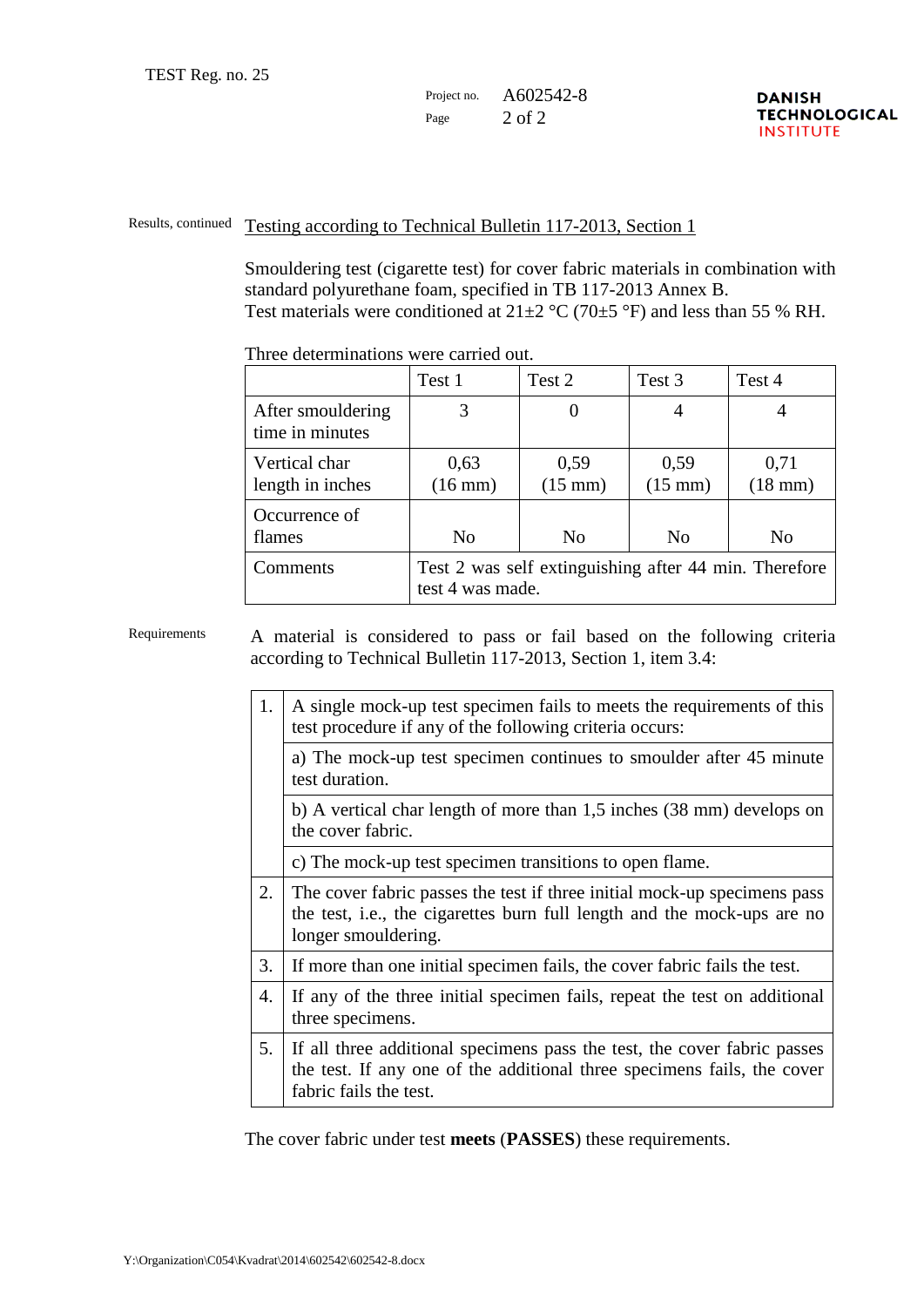## Project no. A602542-7 Annex: 1



## Photos: